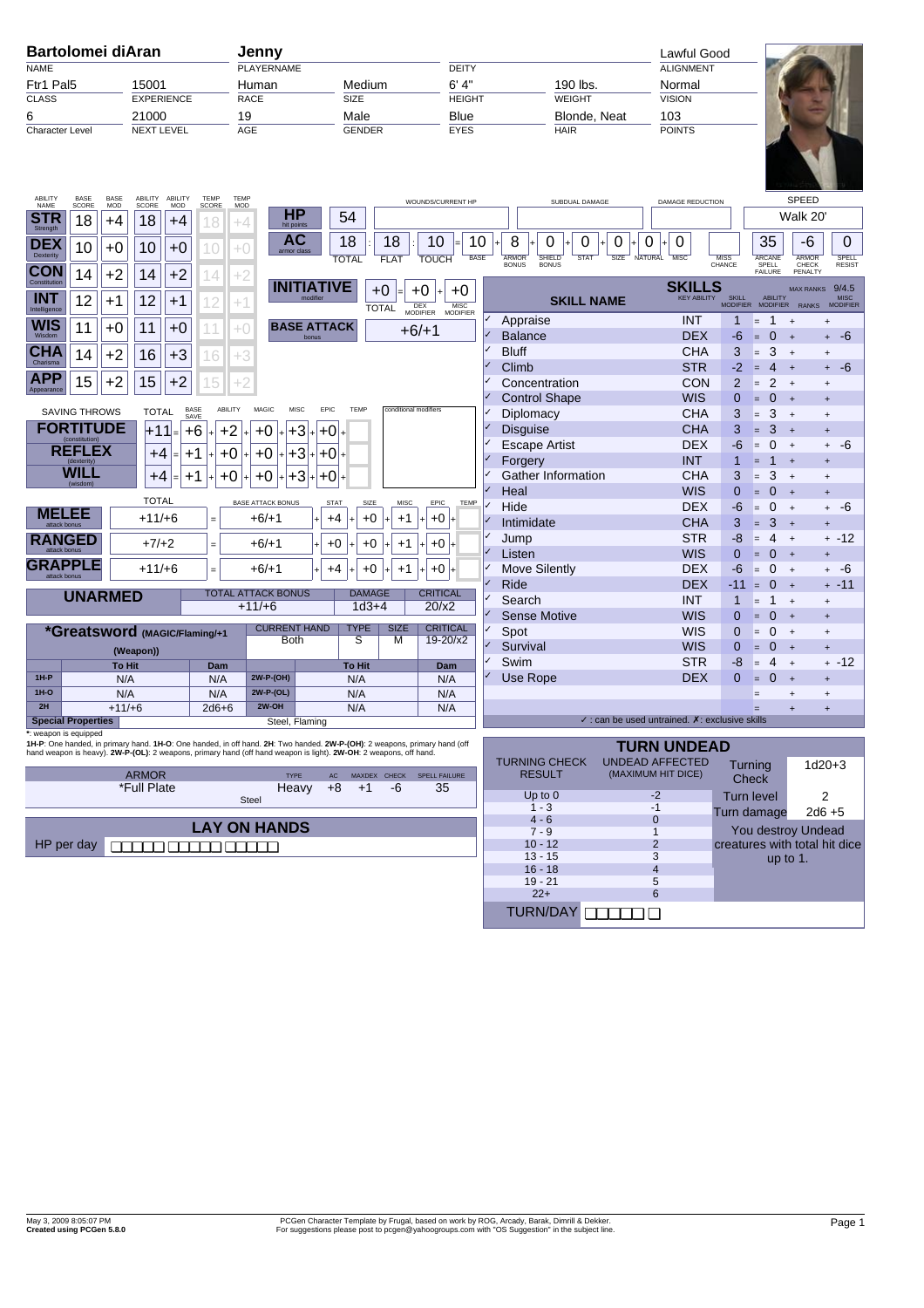|                                                                                                                                                                                                                                                                                                                                                                                                                            | <b>EQUIPMENT</b>                                                                         |                                                                  |             |               |               |  |
|----------------------------------------------------------------------------------------------------------------------------------------------------------------------------------------------------------------------------------------------------------------------------------------------------------------------------------------------------------------------------------------------------------------------------|------------------------------------------------------------------------------------------|------------------------------------------------------------------|-------------|---------------|---------------|--|
| <b>ITEM</b>                                                                                                                                                                                                                                                                                                                                                                                                                |                                                                                          | <b>LOCATION</b>                                                  | QTY         | WT            | COST          |  |
| Brute Gauntlets (+2 Str 3x/day)                                                                                                                                                                                                                                                                                                                                                                                            |                                                                                          | Equipped                                                         | 1           | 0.01          | 95.0          |  |
| (Gauntlets (Masterwork)), Masterwork                                                                                                                                                                                                                                                                                                                                                                                       |                                                                                          |                                                                  |             |               |               |  |
| Cloak of Charisma +2                                                                                                                                                                                                                                                                                                                                                                                                       |                                                                                          | Equipped                                                         | 1           | 2.0           | 4000.0        |  |
| When in a characters possession, it adds a +2 enhancement<br>bonus to her Charisma score                                                                                                                                                                                                                                                                                                                                   |                                                                                          |                                                                  |             |               |               |  |
| <b>Full Plate</b><br>Steel                                                                                                                                                                                                                                                                                                                                                                                                 |                                                                                          | Equipped                                                         | 1           | 50.0          | 1500.0        |  |
| Greatsword (MAGIC/Flaming/+1                                                                                                                                                                                                                                                                                                                                                                                               |                                                                                          | Equipped                                                         | 1           | 8.0           | 8050.0        |  |
| (Weapon))<br>Steel, Flaming                                                                                                                                                                                                                                                                                                                                                                                                |                                                                                          |                                                                  |             |               |               |  |
| Outfit (Explorer's)                                                                                                                                                                                                                                                                                                                                                                                                        |                                                                                          | Equipped                                                         | 1           | 8.0           | 0.0           |  |
| <b>Restful Crystal</b><br>(Art (MAGIC))                                                                                                                                                                                                                                                                                                                                                                                    |                                                                                          | Equipped                                                         | 1           | 0.01          | 500.0         |  |
|                                                                                                                                                                                                                                                                                                                                                                                                                            | TOTAL WEIGHT CARRIED/VALUE                                                               |                                                                  |             | 60.02<br>lbs. | 14145.0<br>gp |  |
|                                                                                                                                                                                                                                                                                                                                                                                                                            |                                                                                          |                                                                  |             |               |               |  |
|                                                                                                                                                                                                                                                                                                                                                                                                                            | <b>WEIGHT ALLOWANCE</b><br>Medium 200                                                    |                                                                  |             |               |               |  |
| Light<br>100<br>Lift over head<br>300                                                                                                                                                                                                                                                                                                                                                                                      | Lift off ground 600                                                                      |                                                                  | Push / Drag | Heavy         | 300<br>1500   |  |
|                                                                                                                                                                                                                                                                                                                                                                                                                            | <b>SPECIAL ABILITIES</b>                                                                 |                                                                  |             |               |               |  |
| Aura of Courage (Su) ~ Immune to fear, allies within 10' gain +4 morale bonus on<br>saves vs. fear                                                                                                                                                                                                                                                                                                                         |                                                                                          |                                                                  |             |               |               |  |
| Aura of Good (Ex)                                                                                                                                                                                                                                                                                                                                                                                                          |                                                                                          |                                                                  |             |               |               |  |
| Code of Conduct                                                                                                                                                                                                                                                                                                                                                                                                            |                                                                                          |                                                                  |             |               |               |  |
| Detect Evil $(Sp) \sim at$ will                                                                                                                                                                                                                                                                                                                                                                                            |                                                                                          |                                                                  |             |               |               |  |
| Divine Grace (Su)                                                                                                                                                                                                                                                                                                                                                                                                          |                                                                                          |                                                                  |             |               |               |  |
| Divine Health (Ex) ~ Immune to all diseases (including supernatural and magical)                                                                                                                                                                                                                                                                                                                                           |                                                                                          |                                                                  |             |               |               |  |
| Lay on Hands (Su) ~ 15 hp/day                                                                                                                                                                                                                                                                                                                                                                                              |                                                                                          |                                                                  |             |               |               |  |
| Smite Evil (Su) +5 damage, 2/day                                                                                                                                                                                                                                                                                                                                                                                           |                                                                                          |                                                                  |             |               |               |  |
| Special Mount (Ex)                                                                                                                                                                                                                                                                                                                                                                                                         |                                                                                          |                                                                  |             |               |               |  |
| Turn Undead (Su) ~ 6/day (Turn Level 2 ~ Turn Damage 2d6+5)                                                                                                                                                                                                                                                                                                                                                                |                                                                                          |                                                                  |             |               |               |  |
| <b>FEATS</b>                                                                                                                                                                                                                                                                                                                                                                                                               |                                                                                          |                                                                  |             |               |               |  |
| Force of Personality                                                                                                                                                                                                                                                                                                                                                                                                       | You have cultivated an unshakable belief in your self                                    |                                                                  |             |               |               |  |
|                                                                                                                                                                                                                                                                                                                                                                                                                            | worth. Your sense of self and purpose are so strong<br>that they bolster your willpower. |                                                                  |             |               |               |  |
| <b>Power Attack</b>                                                                                                                                                                                                                                                                                                                                                                                                        | You can make exceptionally powerful melee attacks                                        |                                                                  |             |               |               |  |
| Armor Proficiency (Heavy)                                                                                                                                                                                                                                                                                                                                                                                                  | You are proficient with heavy armor                                                      |                                                                  |             |               |               |  |
| Armor Proficiency (Light)                                                                                                                                                                                                                                                                                                                                                                                                  | You are proficient with light armor                                                      |                                                                  |             |               |               |  |
| Armor Proficiency (Medium)                                                                                                                                                                                                                                                                                                                                                                                                 | You are proficient with medium armor                                                     |                                                                  |             |               |               |  |
| <b>Martial Weapon Proficiency</b>                                                                                                                                                                                                                                                                                                                                                                                          |                                                                                          | You understand how to use the chosen martial<br>weapon in combat |             |               |               |  |
| <b>Shield Proficiency</b>                                                                                                                                                                                                                                                                                                                                                                                                  | large shields                                                                            | You are proficient with bucklers, small shields, and             |             |               |               |  |
| Simple Weapon Proficiency                                                                                                                                                                                                                                                                                                                                                                                                  | weapons in combat                                                                        | You understand how to use all types of simple                    |             |               |               |  |
| <b>Tower Shield Proficiency</b><br>You are proficient with tower shields                                                                                                                                                                                                                                                                                                                                                   |                                                                                          |                                                                  |             |               |               |  |
|                                                                                                                                                                                                                                                                                                                                                                                                                            | <b>PROFICIENCIES</b>                                                                     |                                                                  |             |               |               |  |
| Axe (Throwing), Battleaxe, Blowgun, Club, Crossbow (Heavy), Crossbow (Light),<br>Dagger, Dagger (Punching), Dart, Falchion, Flail, Flail (Heavy), Gauntlet, Gauntlet<br>(Spiked), Glaive, Greataxe, Greatclub, Greatsword, Guisarme, Halberd, Hammer<br>(Light), Hammer (Lucerne), Handaxe, Javelin, Katana (Martial), Kukri, Kusari-gama,<br>Lance, Longbow, Longspear, Longsword, Mace (Heavy), Mace (Light), Maul, Maul |                                                                                          |                                                                  |             |               |               |  |

Lance, Longbow, Longspear, Longsword, Mace (Heavy), Mace (Light), Maul, Maul (Martial), Morningstar, Pick (Dire/Martial), Pick (Heavy), Pick (Light), Quarterstaff, Ranseur, Rapier, Sap, Scimitar, Scythe, Shieldbash (Heavy)

| <b>LANGUAGES</b> |  |
|------------------|--|
| Common, Literacy |  |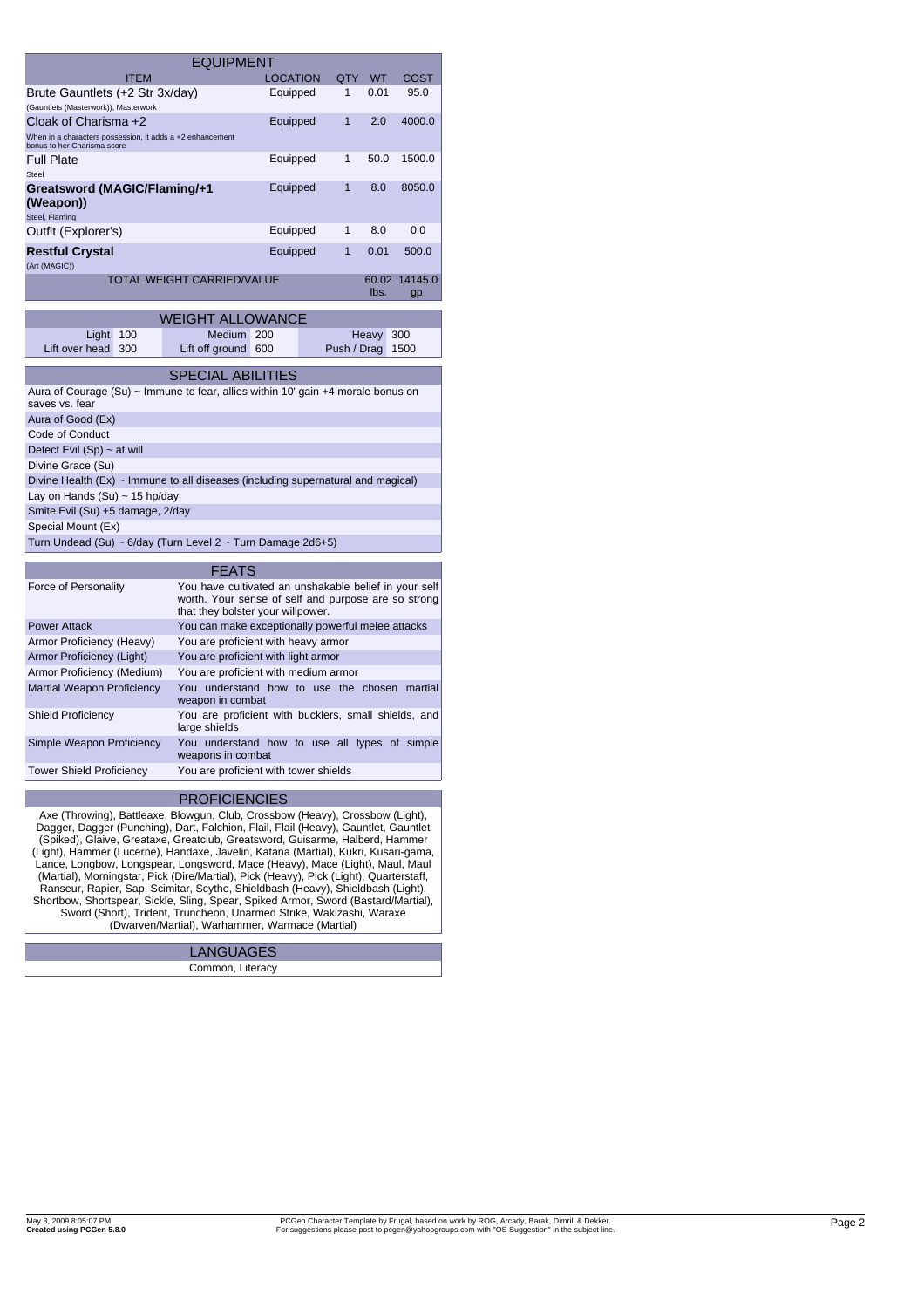## Bartolomei diAran



| Human                |
|----------------------|
| <b>RACE</b>          |
| 19                   |
| <b>AGE</b>           |
| Male                 |
| <b>GENDER</b>        |
| Normal               |
| <b>VISION</b>        |
| Lawful Good          |
| <b>ALIGNMENT</b>     |
| Right                |
| <b>DOMINANT HAND</b> |
| 6' 4''               |
| <b>HEIGHT</b>        |
| 190 lbs.             |
| <b>WEIGHT</b>        |
| <b>Blue</b>          |
| <b>EYE COLOUR</b>    |
| Tanned               |
| <b>SKIN COLOUR</b>   |
| Blonde, Neat         |
| <b>HAIR</b>          |
| <b>PHOBIAS</b>       |
|                      |
| PERSONALITY TRAITS   |
|                      |
| <b>INTERESTS</b>     |
|                      |
| <b>SPOKEN STYLE</b>  |
| Hilhaven             |
| <b>RESIDENCE</b>     |
|                      |
| <b>LOCATION</b>      |
| None                 |
| <b>REGION</b>        |
|                      |

## **Description: Biography:**

Bartolomei diAran comes from an old and noble family. Unfortunately he's the youngest son of the youngest son of the ruling lord/count/baron, so there isn't an inch of land available for him. His mother is dead. His father is a high-living scoundrel (when he can afford it) who spends most of his time trying to weasel his way back into the good graces of the family matriarch/patriarch in order to get more money.

Bartolomei was given to the church of Heironeous during one of these fits of weaseling. Fortunately the boy was delighted; he'd never met a chivalric tales he didn't like. Today he appears to be the quintessential paladin. He's blonde, blue-eyed, handsome, aristocratic, and courteous to a fault. A cheerful young man who thinks the highest joy in life is to gallivant about the countryside slaying monsters, rescuing damsels in distress, and fetching stray kittens down from trees.

Privately some of his teachers express doubts. They wish he'd rescue the occasional "dude in distress" rather than being \*quite\* so fixated on the opposite sex. They worry that he's too trusting and that his grasp of heraldry far surpasses his understanding of theology. Also, the ability to cast a cure light would be nice. Bartolomei disagrees. Who needs boo-boo-kissing prayers? Better to spend your time mastering sword-play! A dead enemy can't harm you! A good offense is the best defense! This is why Heironeous gives his faithful the ability to lay on hands: so they don't have to ruin their eyesight reading boring books of prayers. Glorious deeds, valiant combat, and grateful maidens are the things that nourish a paladin's soul, not droning sermons and musty old tomes.